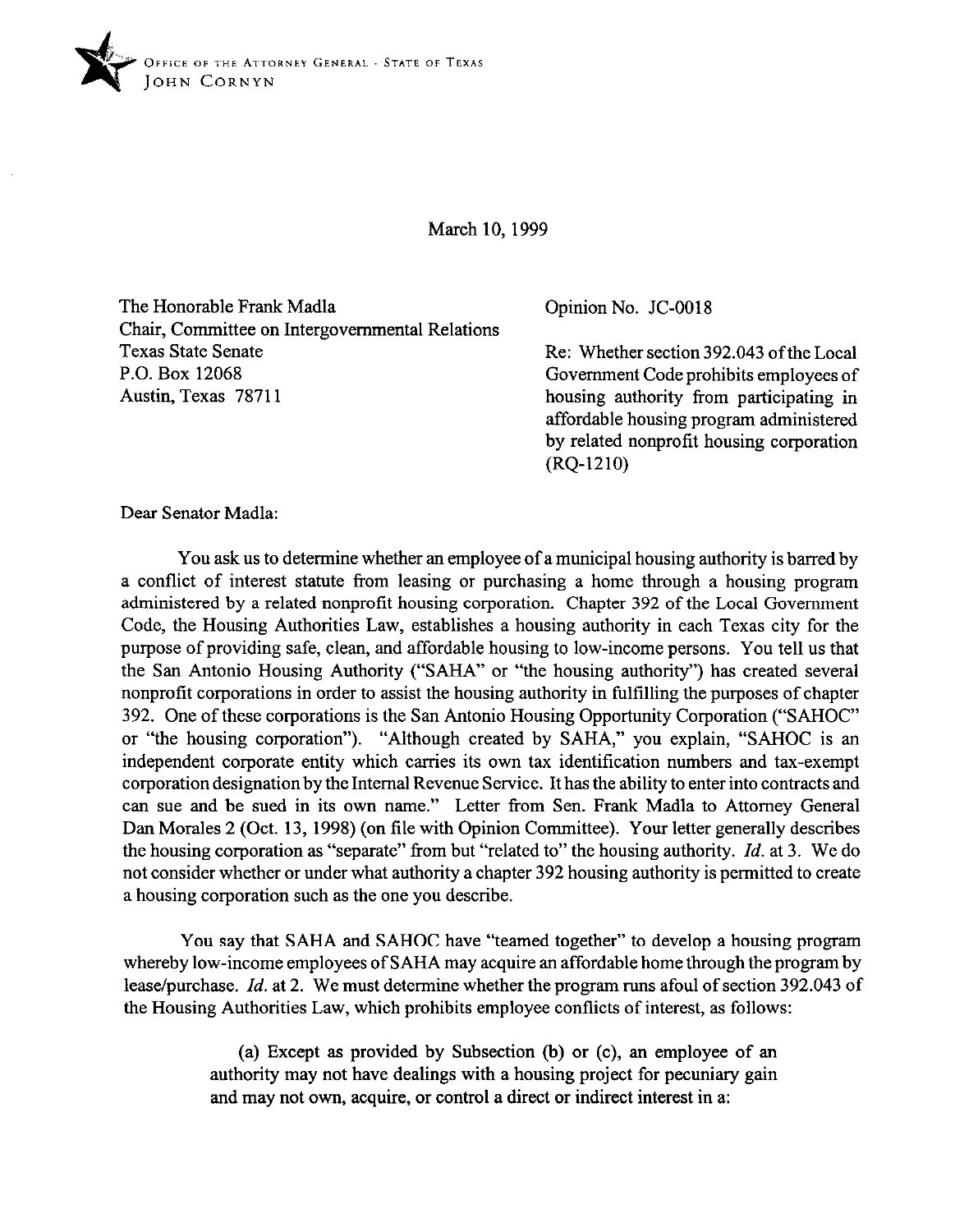(1) housing project;

(2) property included or planned to be included in a housing project;

(3) contract or proposed contract for the sale of land to be used for a housing project;

(4) contract or proposed contract for the construction of a housing project; or

(5) contract or proposed contract for the sale of materials or services to be furnished or used in connection with a housing project.

(b) An employee may not have any dealings with a housing project for pecuniary gain except in the performance of duties as an employee of the housing authority.

(c) Except as otherwise permitted by this chapter or another law, an employee of an authority may not be employed by or otherwise contract to provide services to another authority unless the first authority gives its written consent to the employment or contract. An employee of an authority who is employed by or who contracts to provide services to another authority under this subsection does not violate Subsection (a) or (b).

(d) An employee who knowingly or intentionally violates Subsection (a) or (c) commits an offense. An offense under this subsection is a felony of the third degree.

(e) A person finally convicted under Subsection (d) is ineligible for future employment with the state, a political subdivision of the state, or a public corporation formed under the authority of the state or a political subdivision of the state.

Section 392.002 defines a housing project.

(6) "Housing project" means a work or other undertaking to:

(A) demolish, clear, or remove buildings from a slum area, including a work or other undertaking to adapt an area for use as a park, for another recreational or community purpose, or for any other public purpose;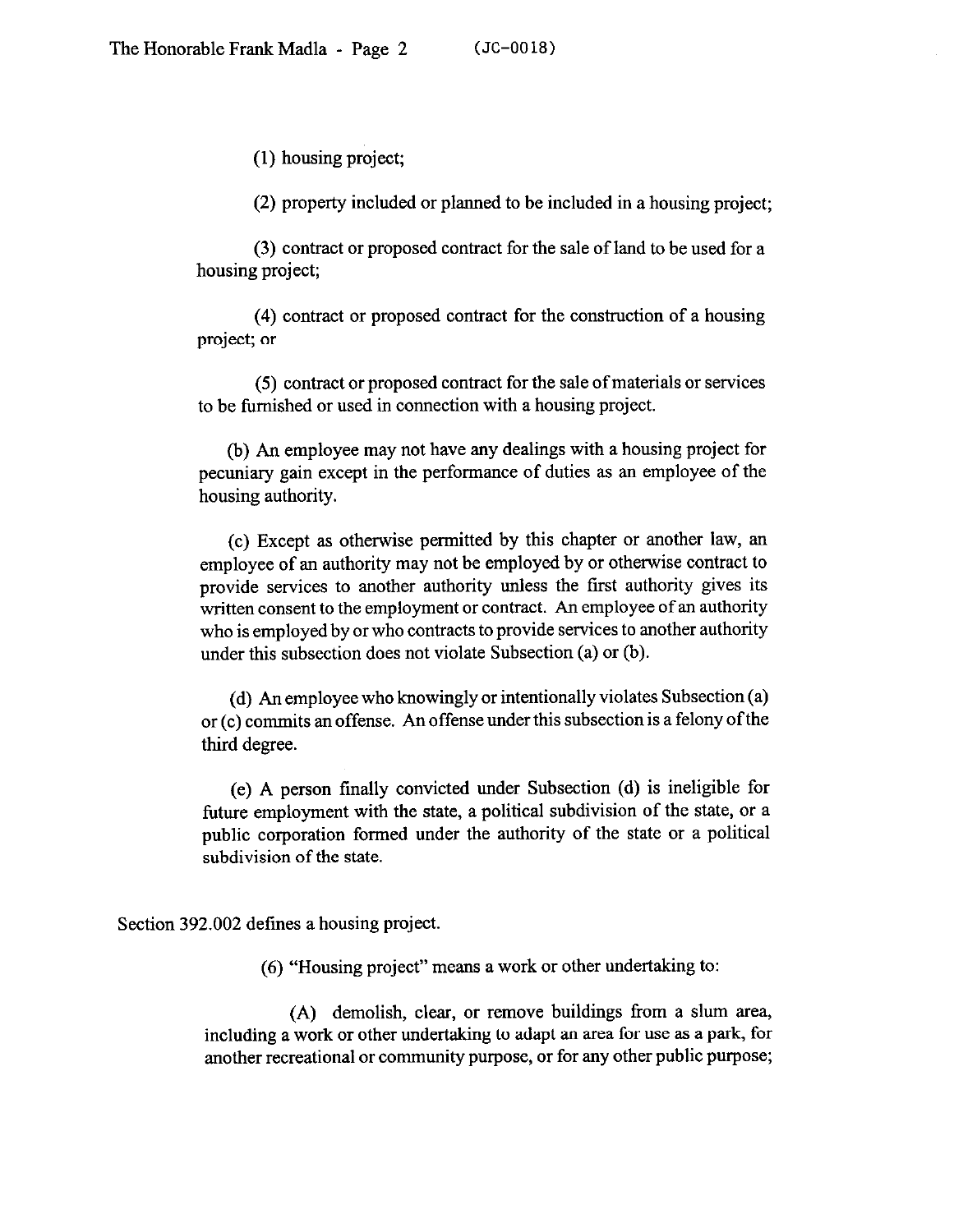(B) provide decent, safe, and sanitary urban or rural housing for persons of low income, including buildings, land, equipment, facilities, and other real or personal property for necessary, convenient, or desirable appurtenances, streets, sewers, water service, and parks, or for other purposes, including site preparation, gardening, administrative, community, health, recreational, educational, or welfare purposes;

(C) accomplish a combination of the purposes described by Paragraphs (A) and (B); or

(D) plan buildings and other improvements, acquire property, demolish structures, construct, reconstruct, alter, and repair improvements, and perform other related work.

"Housing project" is defined broadly. On its face, the definition does not limit itself to projects administered by a public housing authority established pursuant to chapter 392. We do not decide the extent to which the conflict-of-interest provisions of chapter 392 apply to various housing projects. Rather, we consider the situation you present, in which the housing project is undertaken by a housing corporation formed and organized at the instigation of a housing authority to carry out the authority's responsibilities. In these circumstances, the conflict-of-interest provisions ofchapter 392 apply to the housing projects of the housing corporation the same as to the housing authority.

The employee conflict-of-interest provision of the Housing Authorities Law is consistent with the long-standing policy of this state that no public officer or employee should have any interest, financial or otherwise, direct or indirect, that substantially conflicts with the proper discharge of his or her duties in the public interest. *See City ofEdinburgv. Ellis, 59* S.W.2d 99,99-100 (Tex. 1933); Tex. Att'y Gen. *Op. No.* DM-3 10 (1994) at *2; 60* **TEX.** *JUR.* **3D** *Public 0fficers andEmployees 8* 144, at 561 (1988). This policy is reflected in a number of state laws. See, e.g., **TEX. ALCO. BEV. CODE**  ANN. § 5.05 (Vernon 1995); TEX. LOC. GOV'T CODE ANN. § 320.027 (Vernon 1988). It has been said that laws prohibiting public officers from being interested in public contracts should be "scrupulously enforced." *Ellis, 59* S.W.2d at 100.

Construing the conflict-of-interest provision ofthe Housing Authorities Law, we said in Attorney General Opinion IM-6 10 that a housing authority employee who owns a home included in a housing project owns an interest in that project. Tex. Att'y Gen. Op. No. JM-610 (1986) at 4-5. We have also said that a tenant of a housing project has an interest in the housing project in which the tenant lives. Tex. Att'y Gen. Op. No. M-1096 (1972) at 2-4. Accordingly, we conclude that a housing authority employee who leases or purchases a home included in a housing project has an interest in the housing project.

Thus while section 392.043 bars a housing authority employee from having an interest in a housing project of the housing authority at which he is employed, your question requires us to determine whether a housing authority employee is barred from having an interest in a housing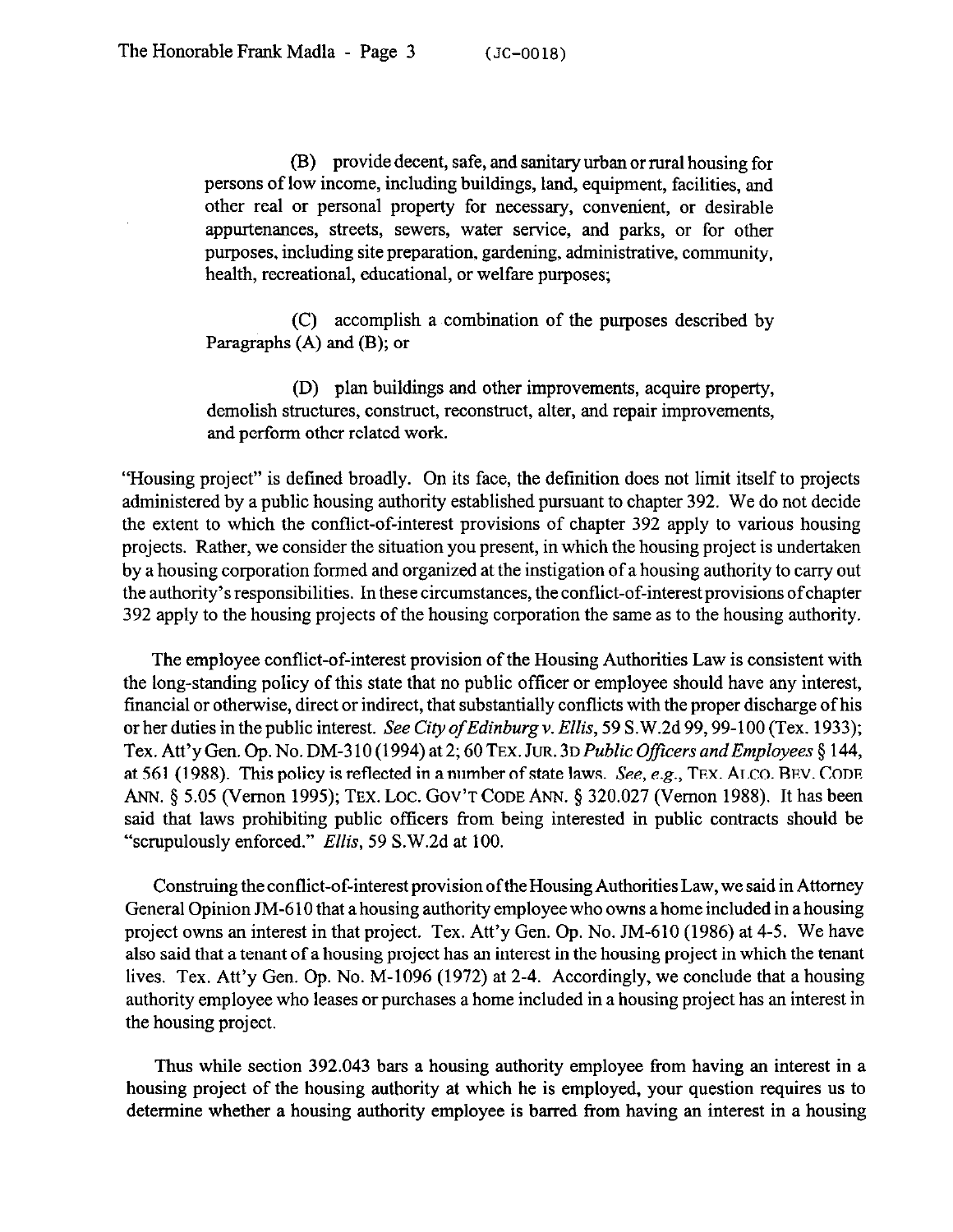project administered by a housing corporation that is "separate" from but "related to" the housing authority.

In Letter Opinion No. 97-056, this office considered whether conflict-of-interest provisions applicable to the commissioners of a housing authority applied to members ofthe boards of directors of the authority's nonprofit subsidiary corporations. Tex. Att'y Gen. LO-97-056, at 2-3. The subsidiary corporations were part of the structure of the housing authority and were established to carry out the purposes of chapter 392. *Id.* The corporations were staffed by housing authority personnel and were managed and operated out of the housing authority's offices. *Id.* Housing authority commissioners automatically served on the board of directors of the housing corporations as part of the commissioners' housing authority duties. *Id.* The corporations acted as public bodies by complying with the Texas Open Meetings Act and other laws applicable to public bodies. *Id.*  We concluded, based on these facts, that the conflict-of-interest prohibitions applicable to housing authority commissioners applied equally to the directors of the housing authority's subsidiary corporations. *Id.* 

In this case, we have few details about the subsidiary housing corporation and its relationship with the housing authority. You tell us that SAHOC has its own tax identification numbers and federal tax-exempt status designation, and that it has the ability to enter into contracts and sue and be sued in its own name. These facts alone, however, do not establish a separateness between the two entities as a matter of law that might provide a sufficient basis for differentiating the housing project of one from the other. Rather, the entities you describe are "related to" each other; SAHA and SAHOC "teamed together" to create the employee housing program about which you ask. Additionally, you advise that the housing corporation was created by SAHA specifically to enhance SAHA's ability to serve the purposes of chapter 392. On these facts, the housing authority employee conflict-of-interest provision bars SAHA employees from participating in a housing project administered by SAHOC.

You argue in your letter that Letter Opinion No. 97-056 is distinguishable because unlike the commissioners at issue in that opinion, SAHA employees do not make policy decisions and have no discretionary authority over the housing project homes. While housing authority employees may not have the same powers as commissioners, they nevertheless may be in a position to influence or affect the administration of a housing project. For example, employees might recommend housing applications for approval or denial, set rent and purchase prices for homes, or authorize repairs or improvements to homes. Section 392.043 certainly contemplates the existence of such influence by barring employee interests in housing projects. Moreover, public employee conflict-of-interest laws seek to avoid even the appearance of impropriety. See Meyers v. Walker, 276 S.W. 305, 307 (Tex. Civ. App.-Eastland 1925, no writ).

You also ask whether SAHA may create a nonprofit subsidiary corporation that is completely separate from SAHA and then transfer homes to the corporation to be leased to and purchased by SAHA employees. Because any analysis would depend heavily upon the facts of any particular arrangement, we cannot assess the various unknowns and determine with any degree of certitude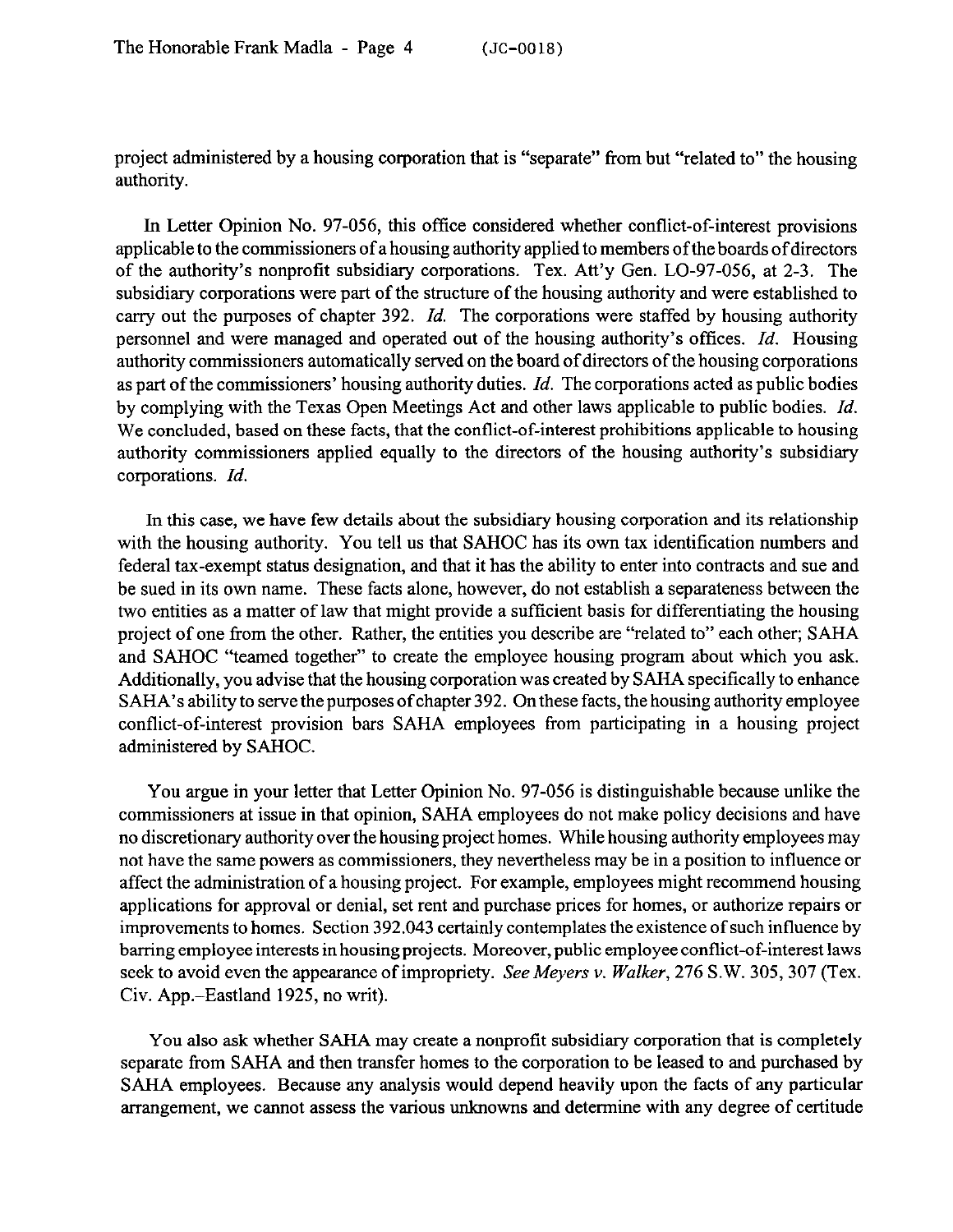whether such an arrangement would be barred by section 392.043. Additionally, we hesitate to comment on ways inwhich the conflict-of-interest statute may be circumvented. We note that public employee conflict-of-interest statutes are strictly construed by the courts and this office. See Ellis, 59 S.W.2d at 100; Meyers, 276 S.W. at 306, 307. In Attorney General Opinion DM-310, for example, we concluded that amember of the Texas Alcoholic Beverage Commission was prohibited from investing money in any corporation that engages in the sale of alcoholic beverages, even if the member made the investment through an investment advisory firm. Any program devised by SAHA to enable employees to lease and purchase housing project homes will be subject to strict review.

We do not question the merits of the housing authority's policy of employing low-income persons, but we are constrained to follow the law enacted by the legislature. In 1972, this office held that the conflict-of-interest provisions applicable to housing authority commissioners prohibited a housing authority tenant from serving as a commissioner. See Tex. Att'y Gen. Op. No. M-1096 (1972) at 2. Recognizing the need of tenants to be involved in the management of their own housing, the legislature amended the statute to expressly authorize, then require, a municipality to appoint a tenant to serve as a housing authority commissioner. See COMM. ON URBAN AFFAIRS, BILL ANALYSIS, Tex. H.B. 1547, 73d Leg., R.S. (1993); TEX. Loc. Gov't Code Ann. § 392.031(b) (Vernon Supp. 1999) ("A commissioner may be a tenant of a public project over which the housing authority has jurisdiction."); *id. §* 392.0331 ("[A] municipality shall appoint at least one commissioner to a municipal housing authority who is a tenant of a public housing project over which the municipal housing authority has jurisdiction."). It is within the power of the legislature to make a similar change with respect to housing authority employees.